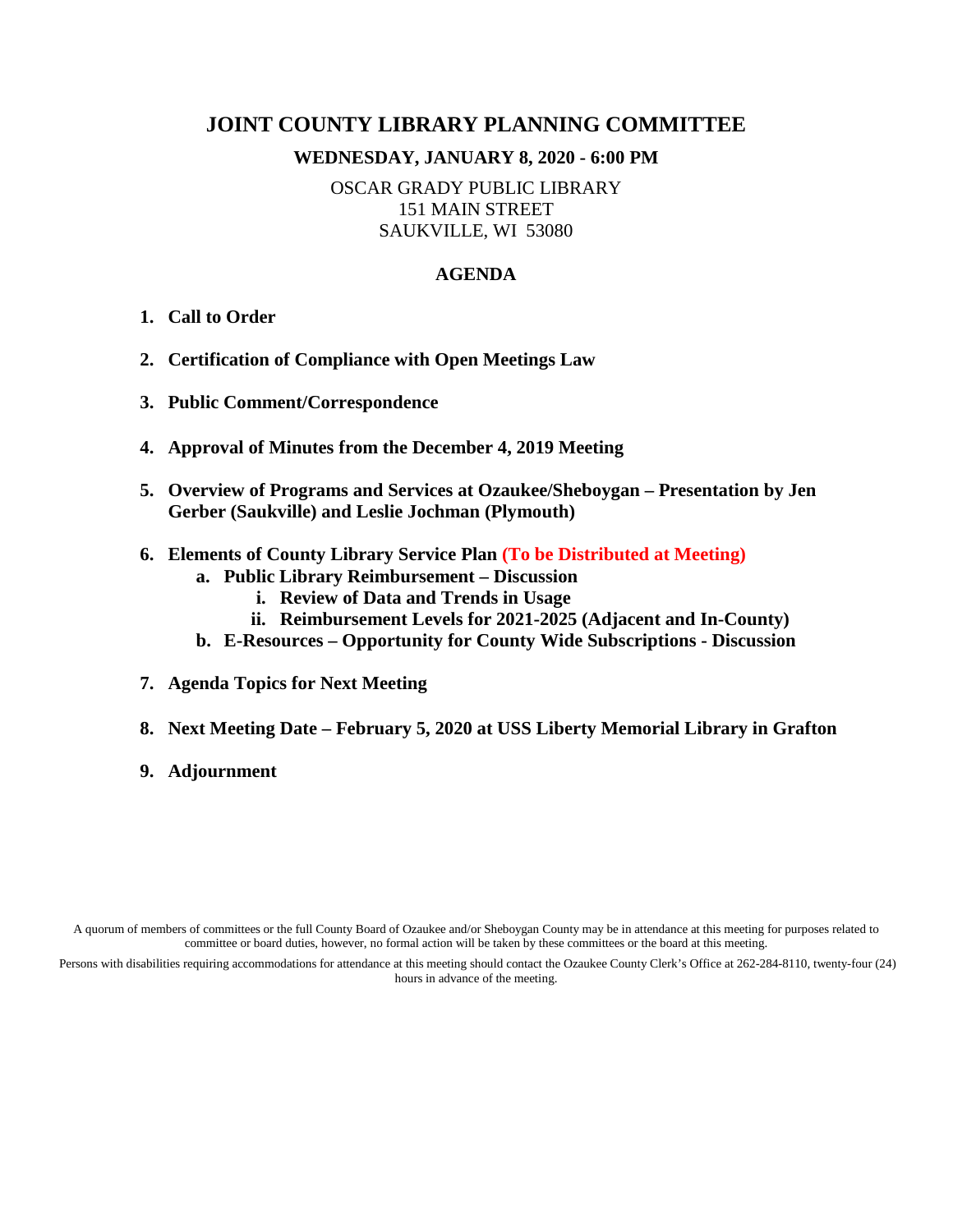### **MINUTES** JOINT COUNTY LIBRARY PLANNING COMMITTEE REGULAR MEETING WEDNESDAY, DECEMBER, 4, 2019 – 6:00PM LAKEVIEW COMMUNITY LIBRARY 112 BUTLER STREET, RANDOM LAKE, WI

Draft Minutes Pending Committee Approval

The Joint County Library Planning Committee met in the Virginia Brockmeier Community Room at the Lakeview Community Library.

Committee Members Present: Thomas Wegner, William Goehring, Keith Abler, Jacqueline Rammer, Donald Dohrwardt, Rob Holyoke, John Katzka, Jon Koepke, Marie McFaul, Wendy Sprenger, Sherry Speth (6:14PM) and Ozaukee County Deputy Clerk Tyler Quaas

Others Present: Tom Doane, Jason Dzwinel, Julie Winkelhorst, Lisa Hartman, and Jennifer Chamberlain

Absent: Jacob Immel

Proper Notice: Mr. Wegner called the meeting to order at 6:00 PM. The meeting was noticed as required.

Public Comment/Correspondence: None

Introduction of Committee Members: Committee members introduced themselves.

Election of Chairperson and Secretary: The Committee agreed that it would be more beneficial to elect a Vice-Chairperson as opposed to a Secretary. Mr. Wegner asked for nominations for Chairperson. Mr. Goehring nominated Thomas Wegner. There were no further nominations. Mr. Dohrwardt requested unanimous consent for the election of Thomas Wegner as Chairperson . There were no objections; a voice vote was taken, motion carried (10-0). Mr. Wegner assumed the chair.

Chairperson Wegner asked for nominations for Vice-Chairperson. Mr. Katzka nominated Mr. Dohrwardt. There were no further nominations. Mr. Katzka requested unanimous consent for the election of Donald Dohrwardt as Vice-Chairperson. There were no objections; a voice vote was taken, motion carried (10-0). Mr. Dohrwardt was elected Vice-Chairperson.

6:14 PM Committee member Sherry Speth in attendance.

Review of the Purpose of the Joint County Library Planning Committee:

Ms. Chamberlain reviewed the purpose of the Committee. The state requires that libraries in a county must belong to a system, and statutory requirements for system membership are that counties must have a county library plan. Sheboygan and Ozaukee counties do not have an existing planning committee; rather one is called together every five years upon which the plan is created.

Review of the Timetable of the Joint County Library Planning Committee's Work:

Ms. Chamberlain summarized the timetable for the Committee. Work on the Joint County Library plan should have been started in 2018 or in early 2019; the delay was due to the unforeseen absence of the previous Monarch Library System director.

Determination of the Meeting Schedule and Locations:

The Committee determined that future meetings will be held on January 8, February 5, and February 26, 2020 at 6:00 PM. Meeting locations will be centrally located libraries between the two counties. Ms. Chamberlain will help facilitate setting up meeting locations.

Review of the 2016-2020 Joint County Library Plan:

Ms. Chamberlain reviewed the Joint County Library Service Plan with the Committee. Discussion on what the Committee might need to add to the existing plan.

Agenda Topics for Next Meeting: